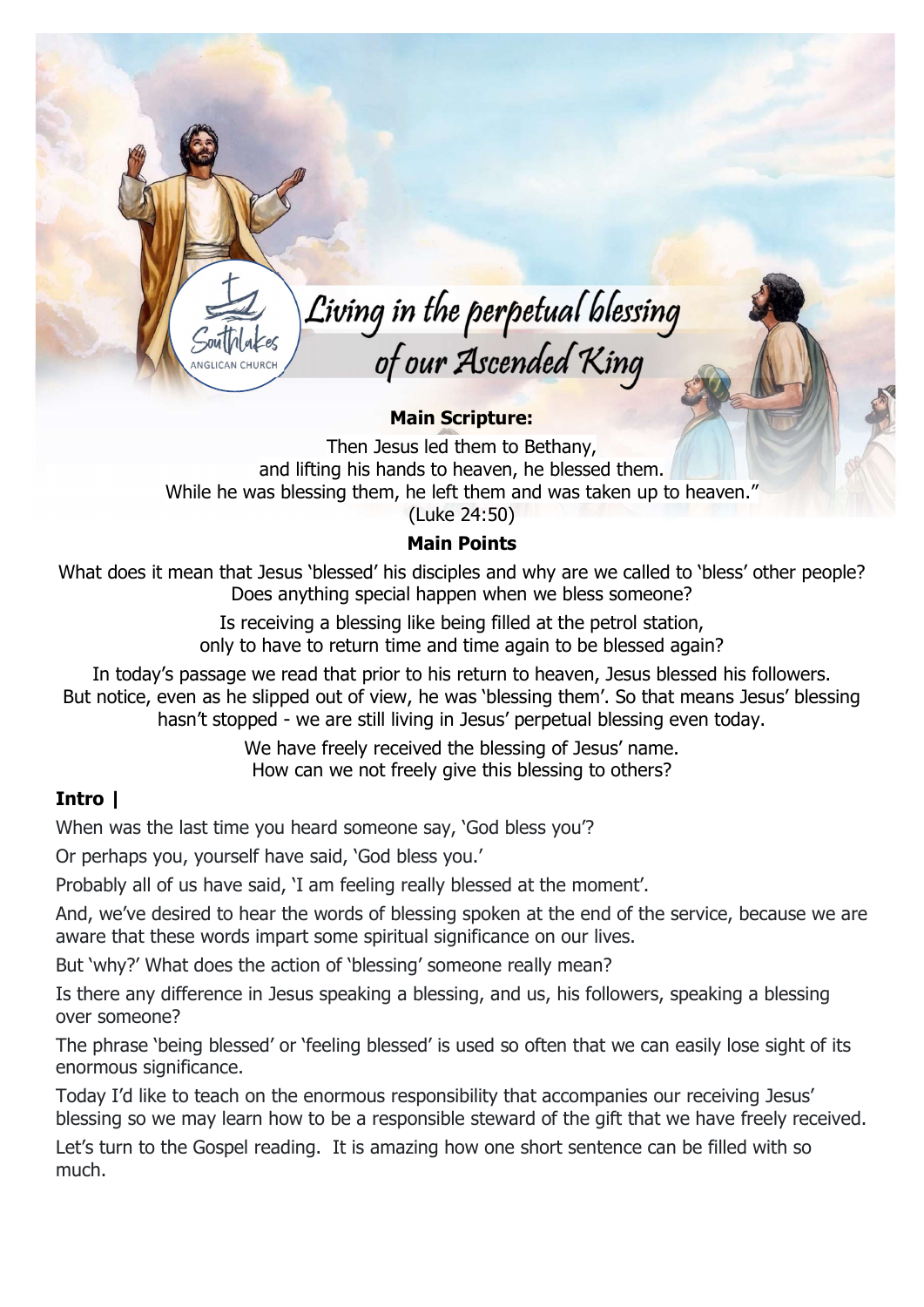Jesus led his followers up to the mountain at Bethany. Lifting his hands to heaven Jesus blessed them. Then notice the next sentence "while he was blessing them, he left them and was taken up to heaven." (Luke 24:50)

So … if we were standing among the disciples that day, two thousand years ago, we would have realized that Jesus' spoken blessing over his followers continued as he disappeared from their eyes.

Have you ever wondered what he said as he blessed them?

Well, thankfully Luke got hold of the actual words Jesus spoke. We read in Luke's second letter that Jesus blessed them by promising the outpouring of the Spirit which would shortly occur. He said,

#### "But you will receive power when the Holy Spirit comes on you; and you will be my witnesses in Jerusalem, and in all Judea and Samaria, and to the ends of the earth."

Then, he was taken up before their very eyes, and a cloud hid him from their sight.

So, the blessing that the eleven disciples received, and probably some women who accompanied them, was the blessing of a promise that in a few days they were to be empowered by God to be witnesses of Christ's rulership on earth.

But I think it is necessary to delve a little deeper into what the action of 'blessing' really is.

# Point 1 | We serve a God who always blesses. It is in his nature to impart his goodness, peace and very personhood to those who believe in his Son.

If there is one theme which dominates the entire Biblical story, it is the truth that God takes every opportunity to speak blessing over his creation. Blessings literally pour from God's mouth like a waterfall.

From the very beginning God designed humanity to be conduits or channels of His blessing through which His creation would be blessed. We know that one of God's first actions was His proclamation of blessing upon His creation (Genesis 1:28).

Then, when humanity threatened God's plan, He called the man Abraham to be a channel of blessing to all the nations of the world (Genesis 12:1-2)

Certainly, it is God's nature to bless. At the very heart of God is His desire to impart His divine favour and goodness upon another. When God blesses, he imparts the qualities of Himself which only He possesses: His completeness, His perfect peace, His wholeness and wellness.

That is why when John tried to explain what it meant to have the blessing of Jesus dwell among us, he said,

"Out of his fullness we have all received grace in place of grace already given. For the law was given through Moses; grace and truth came through Jesus Christ. No one has ever seen God, but the one and only Son, who is himself God and is in closest relationship with the Father, has made him known." (John 1:16-18)

When God imparts blessing, He is literally imparting Himself upon another.

# Point 2 | We need to re-define what it means to be blessed. Jesus spoke of those who are blessed in an entirely new way.

But having said all that, the word blessing has a myriad of connotations in our world today.

In our culture 'being blessed' means that someone feels they have or are getting everything they've dreamed of getting.

- It could be used when someone gets the promotion they hoped for.
- Or, moves into a new home.
- Or, when someone gets some unexpected good news.
- Or when someone's healing is restored.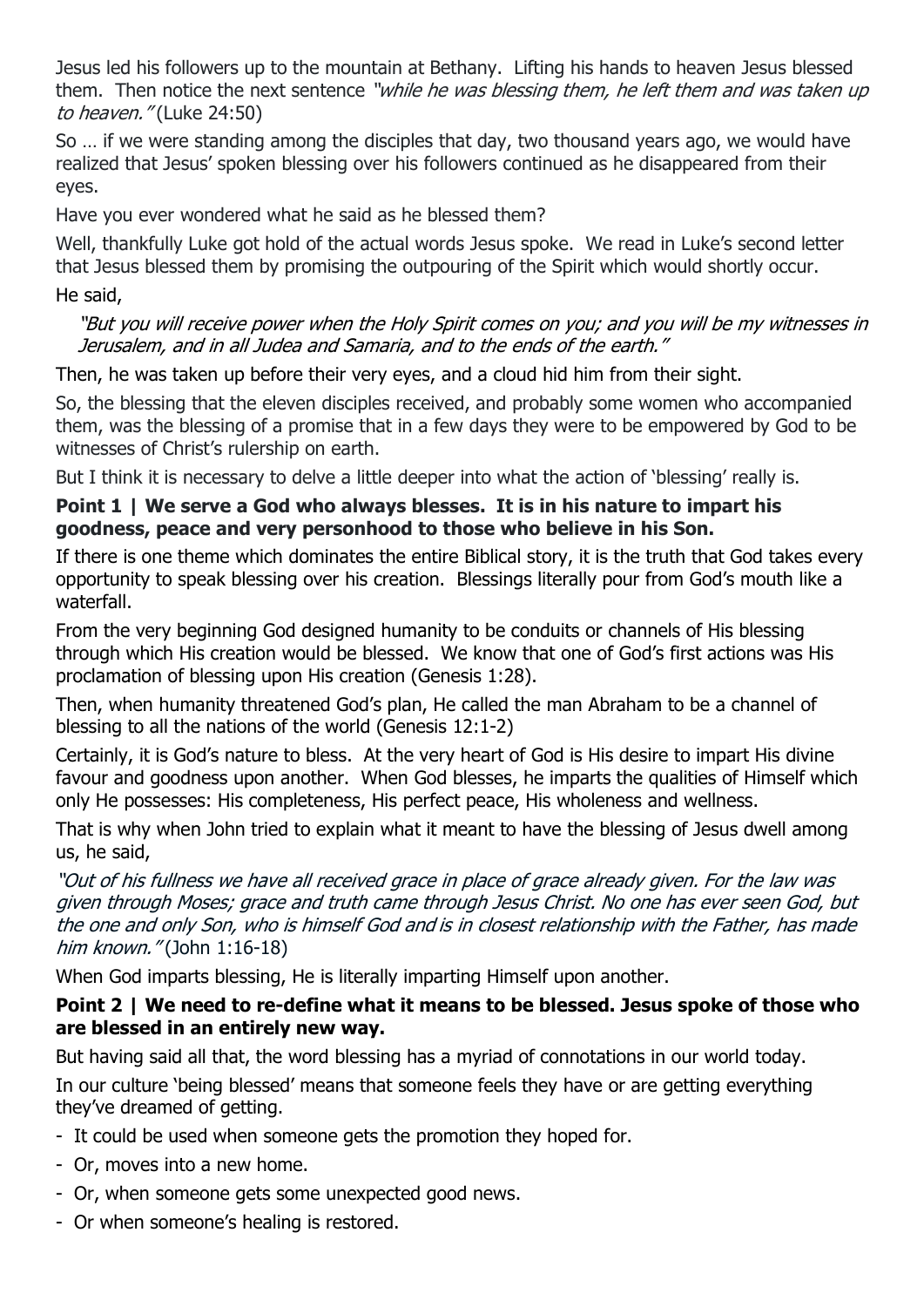We call such moments as, 'the blessing of God.'

This line of thought is totally consistent with how God revealed Himself to His people in the Old Testament.

In God's wisdom, the Jewish religion was largely a 'come and see' witness to the surrounding nations. Israel was to be the 'light to the nations' (Isaiah 49:6) or the showcase of God's earthly and material blessing, the reward of obeying God's covenant, to the nations. (Genesis 12:1-3, Psalm 98:1-3)

But, then this whole concept of what it means to be blessed of God, was radically turned on its head when an ordinary, plain-looking man, turned up and said,

Blessed are the poor in spirit …

Blessed are those who mourn …

Blessed are those who hunger and thirst …

Blessed are the persecuted …

It is no wonder that this kind of teaching totally threw the religious leaders into an uproar.

According to the Old Testament the poor weren't blessed, they were cursed!

And those who mourn, they weren't blessed, they were obviously under God's judgement due to some sin in their life. (Deuteronomy 28:15-68)

Jesus turned everything on its head. He totally redefined what it means to walk in God's blessing and favour.

Then, instead of telling the world to come to us ... he told us to, "Go into the world and be my witnesses ... (Acts 1:8).

So, how are we supposed you know whether or not the blessing of God is flowing through our lives?

We could go back to the verse we read earlier,

"Out of his fullness we have all received grace in place of grace already given. For the law was given through Moses; grace and truth came through Jesus Christ." (John 1:16)

Those of us who have received Jesus Christ, have already received the most powerful gift of blessing that God could ever impart on a person.

That's why Paul wrote to the believers in Ephesus,

"Praise be to the God and Father of our Lord Jesus Christ, who has blessed us in the heavenly realms with every spiritual blessing in Christ." (Ephesians 1:3)

Now, I hear you say, 'Well yes, but that is in the heavenly realms. I'm not in the heavenly realms, I'm in the earthly, physical realm.

I would disagree! We are actually located in **both** realms.

Because Paul also told them,

"But because of his great love for us, God, who is rich in mercy, made us alive with Christ even when we were dead in transgressions—it is by grace you have been saved. And God raised us up with Christ and seated us with him in the heavenly realms in Christ Jesus, .... "(Ephesians 2:4-10)

So, where are we? We are also seated with Christ in heavenly realms.

We are new creations, re-created by God, and we walk with God's gift of blessing, the Holy Spirit, wherever we go (also see v 8-10)

### Point 3 | There is a responsibility that accompanies being a steward of God's blessing. We are responsible to freely give what we have freely received.

But the Holy Spirit is not the only blessing we have received.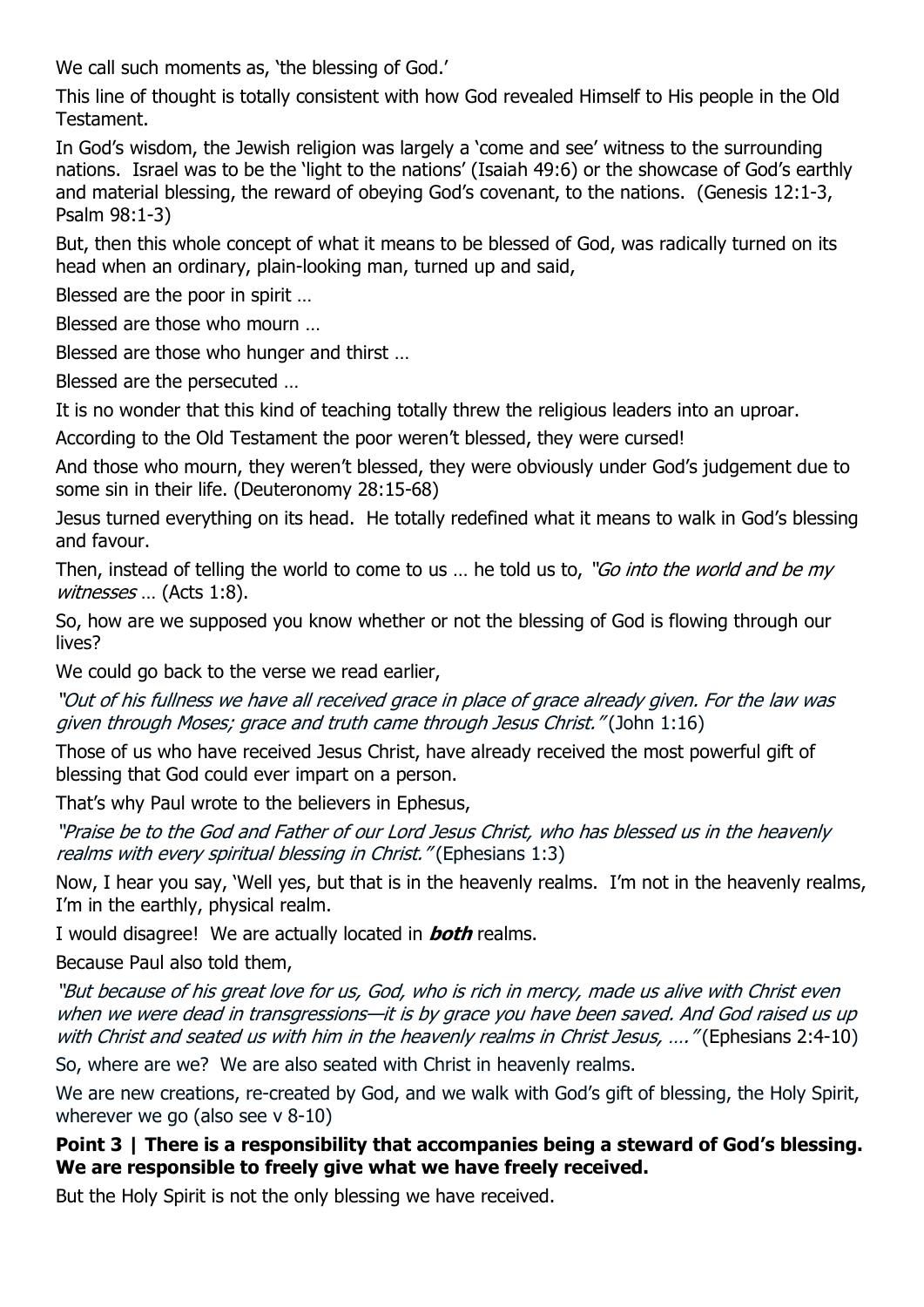When Jesus gave instructions to His followers, whom he had blessed and commissioned to go and be His witnesses, He said,

"As you go, proclaim this message: 'The kingdom of heaven has come near.' Heal the sick, raise the dead, cleanse those who have leprosy, drive out demons. Freely you have received; freely give." (Matthew 10:7-8)

Pretty powerful stuff, isn't it?

He sent them with pretty big mission, didn't He?

What on earth, or rather in heaven's name, had they freely received that they could freely give?

We are told in just a few verses earlier; Jesus gave them His authority (Matthew 10:1) This is also inferred at the Great Commission (Matthew 28:18).

They had received the blessing of the name of Jesus; the name that has authority over every other name, in heaven and on earth. (Philippians 2:9)

And they were to speak the name of Jesus, and the blessing of God's divine freedom and favour to whomever they encountered.

But, I hear you whisper to yourself, "but that was the apostles, not me!"

Actually, last week, we read Matthew's account of Jesus' final instructions to his followers. Mark describes Christ's commission even more powerfully,

"Go into all the world and preach the gospel to all creation. <sup>16</sup> Whoever believes and is baptized will be saved, but whoever does not believe will be condemned. <sup>17</sup> And these signs will accompany those who believe: In my name they will drive out demons; …. " (Mark 16:15-18)

and other such signs.

No matter which way you read and apply these verses, we carry a powerful message, and an even more powerful spiritual authority as we bear witness to reign of Christ.

We carry the blessing of the name of Jesus.

And I need to tell you today, there is a responsibility that accompanies being a steward or channel of God's blessing.

There is enormous power when we invoke a spoken blessing over the life of another.

Our words are like containers, they can either contain words of blessing or words of cursing.

So, let us ensure that every word that proceeds out our mouths are filled with words of blessing, God's truth spoken over those who hear what we have to say.

## Application |

So, today's message is extremely practical.

Whenever I meet someone whether I'm running or walking Toby, I don't just say "hello! or good morning or afternoon' to the person I happen to walk past.

Now, I add 'God bless you'.

And as they are walking away (often with a look of shock on their face), I do a quick prayer, "Lord reveal yourself to them, shine your face upon and give them your peace".

I invite every one of us to be a channel of God's blessing to others.

Let me close by imparting to you the words of blessing, commonly known as the benediction.

'May the LORD bless you and protect you. May the LORD smile on you and be gracious to you. May the LORD show you his favour and give you his peace.'

#### Amen.